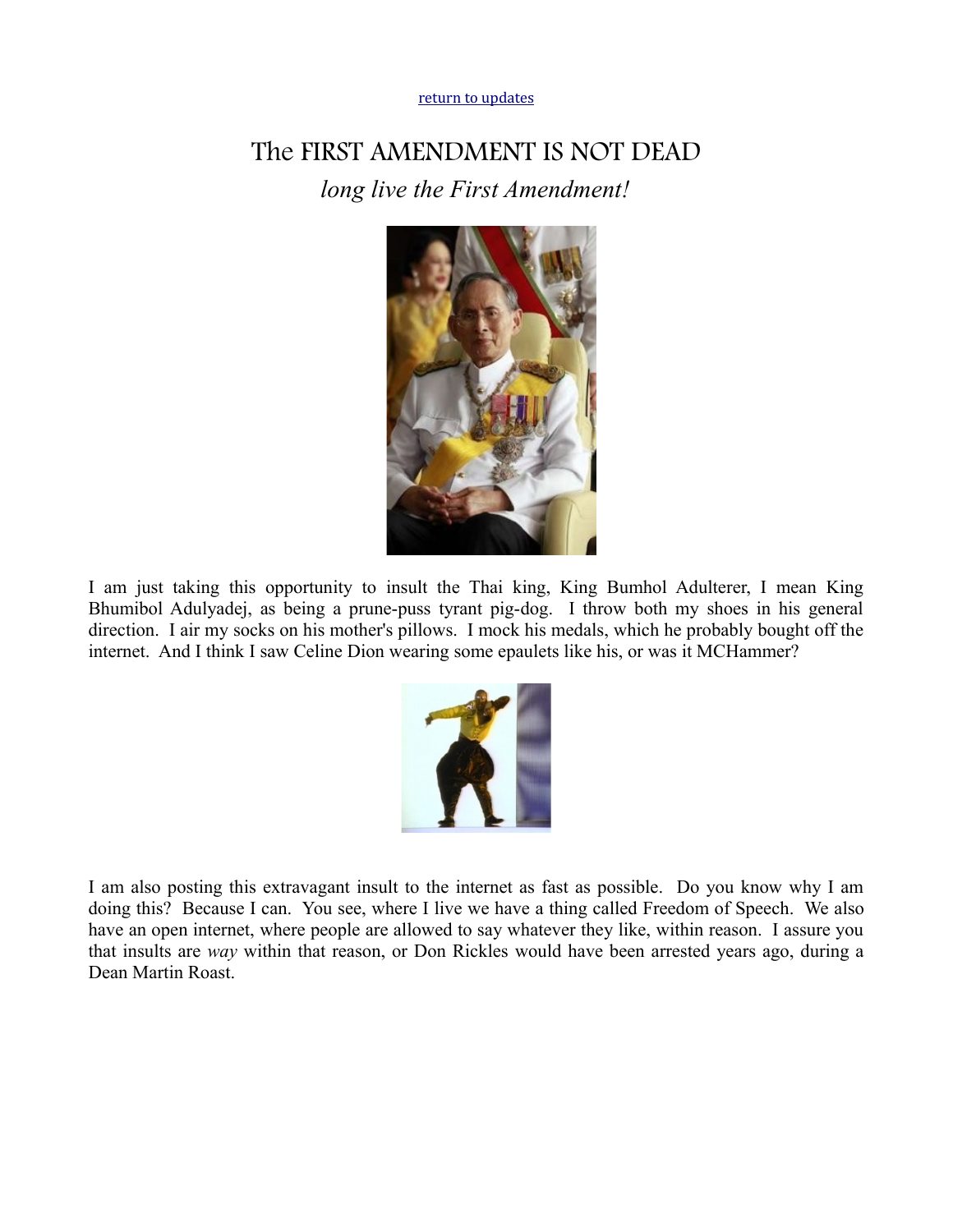

We also have a deep-seated aversion to tyrants. This king is a tyrant because he puts people in jail for minor offenses "against his person". This would include things like saying he borrowed his ears from a wallaby, that he wears a rancid chest wig, or that his nipples are larger than his penis. He has had many people thrown in jail for 15 years or more just for posting links to books he has banned (and Thai jails are not country clubs—see the recent movie *[Brokedown Palace](http://www.imdb.com/title/tt0120620/)*). Among the books he has banned: *Let's go to the Moon!*, *Curious George gets Crowned*, and *I Like Swiss Cheese*. He also sentences people to death at will, when he has a bad hair day or when his flea-bitis is acting up. We Americans fought a couple of early wars to separate ourselves from such kings, and it may be we will have to fight another one to keep from being swallowed up by a new round of local Nazis and tyrants. So we should feel some solidarity with the latest victim of King Bumhol, a man named Joe Gordon, especially seeing that he is an American citizen. Thai by birth, yes, but a US citizen for thirty years, living in the lovely state of Colorado (whose *5,024,748* residents include not one king, but do include some *3,478,011* queens). [Joe Gordon made the mistake of returning to Thailand for medical treatment,](http://www.huffingtonpost.com/2011/05/27/colorado-man-arrested-in-thailand_n_867982.html) where he was arrested by the king's goons. It is yet to be seen whether the American Consulate will rescue him, but they shouldn't have to.

The logical thing to do would be to refer any case like this to a world court\*. Thailand has no jurisdiction over American citizens, and that should be clear. And the world court would immediately throw out any case of thought or speech crime, since any world court should uphold freedom of speech. But we already have a world court. It is called the citizens of the world, and we are the final arbiters in all things. If we don't want things to happen, and if we act together, they won't happen. Period. The ONLY reason shit like this continues to happen is that people let it happen. The citizens of Thailand could stop this, by uprising and tossing the royal family of thieves and tyrants and smelly ballscratchers into the ocean, along with all their thugs. Since they don't appear to have the gumption to do that, those of us with gumption all over the world should at least stand up and assert their rights. We should do that even if we don't really give a damn about Thailand. Even if we are selfish bastards, we should do it, since in asserting their rights we are asserting and confirming our own.

In fact, I am insulting the King of Thailand for reasons of principle, mostly. I don't actually give a tinker's damn about him and his sorry government. He hasn't inconvenienced me in any way, and isn't likely to, even after I write this. I have no plans to visit the land of petty monarchs, to smuggle drugs or feel up young girls or to buy cases of gerbils, so my risk from him is miniscule. Any real risk to me comes from a worldwide creepage of tyranny, and that tyranny will continue to creep as long as nonroyal people like me keep quiet. All us non-royals all over the world should speak up at times like this. We should not put up with this in Thailand, because if we put up with it in Thailand, we may have to soon put up with it in our own countries. Here in the US, our government is busy destroying the Constitution, so that they can do what King Bumhol is doing and throw anyone they like in jail for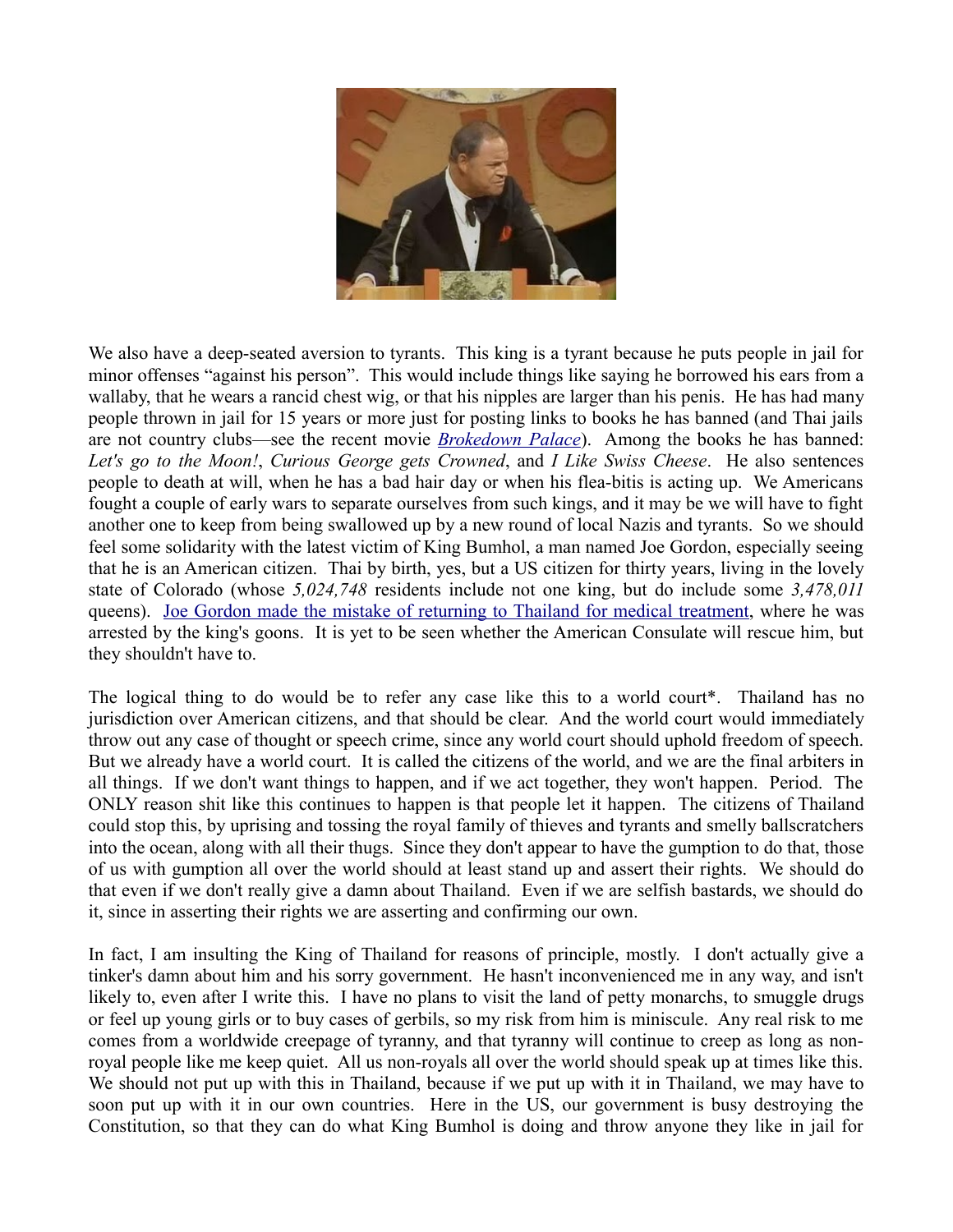anything, without even bothering to charge them. That is what the Patriot Acts are about, and the Military Tribunals Act, and lots of other Acts that fill these out and back them up.

For this reason, I encourage everyone to insult King Bumhol, just for fun, because you still can. Because it is your right as a free person. The entire non-Thai world should take this opportunity to rise up and insult a fake King. Because all kings are fake, you know. We have known that for what, almost four hundred years, since we lopped off the bloated head of [Charles the First.](http://en.wikipedia.org/wiki/Charles_I_of_England) And if you make the mistake of taking any of these kings seriously, you will only get more of them. You should also take this opportunity to insult all the current kings and queens of the world, who are also, and still, fake. As an example of what is needed, I will insult the royals of England, who are a bunch of phony aristocrats, existing on the largesse of other people. This family was not anointed by God or anyone else, and should have to work for a living. I for one am not interested in watching them get married, or honeymoon, or visit the zoo, or play polo, or raise budgies, or pick one another's noses with silver straws. As Kurt Vonnegut said, they can take a flying fuck at the Moon.



Likewise for those in America who seem to think they are royals: the government officials, central bankers, and old corrupt families who think the national treasury is just there for them to suck from. I warn you all, the end is near, and it isn't an end of Rapture, caused by Jesus, or an end of fire, caused by a comet. It is the end that all evil comes to, always, at the end of some fiery sword of Michael, in some form or another. I say this not as a threat, and not as Christian prophecy, but as a scientific reading of history. When have the tyrants ever prospered? When have they not been plagued by afflictions of every kind, internal and external? Even when they avoid being guillotined by their own people, they never prosper. Did the Ptolemys prosper? No, when they weren't murdering one another they were inbreeding and overeating and picking lice and scabs and boils off one another. Did Alexander the Great prosper? No, he died in agony at age 32, either from sexual perversion or gluttony, it is hard to tell. Did Tiberius and Caligula and Nero prosper? No, they were miserable always, eaten away by a thousand vices, sleeping with their daughters or their sisters or their horses, or all three at once (I didn't make this up, either). The same can be said of every Henry and Louis and Philip, who all suffered every mental and physical torture, in a life long or short, that could be suffered. And look at poor King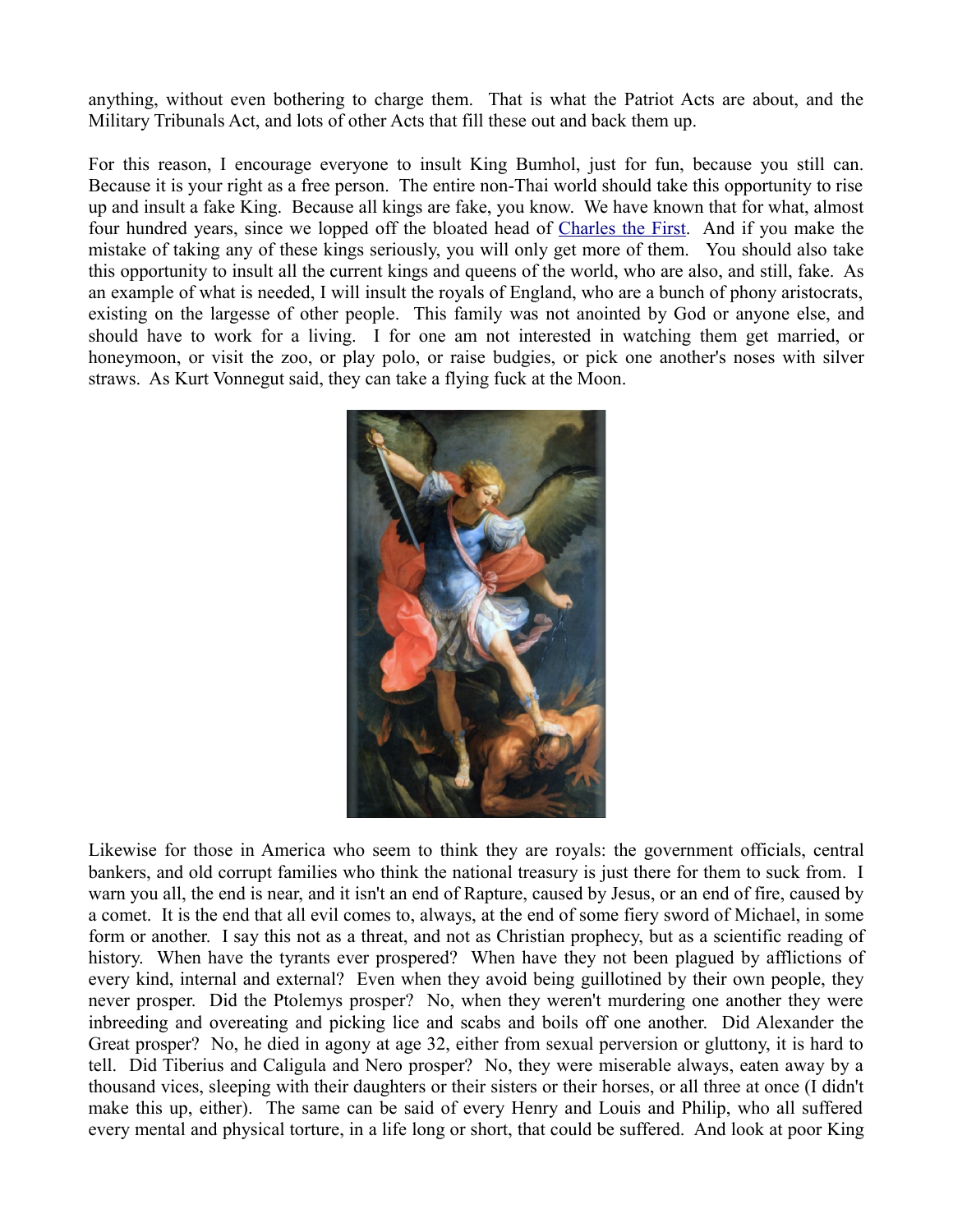Bumhol. One actual book he banned was titled "The King Never Smiles." Why do you think that is? Because he is miserable. The only rulers who ever avoided this misery to any extent were beneficent rulers like Marcus Aurelius, and he only avoided the misery in part, since he was only partially beneficent. Every torture a ruler inflicts on his people is inflicted back upon him. I don't know whether this is a rule of heaven or a rule at all, I only know it is a fact. It has always happened like that, so I assume it will continue to.

We can see that it works to this day just by studying the current self-styled rulers of the earth. You can read the misery on the face of King Bumhol, but you can read the misery on the face of them all. They have all transformed themselves into monsters by their decisions. From the Rockefellers to the Cheneys to the Bushes to the executives of Goldman Sachs to the members of Congress.











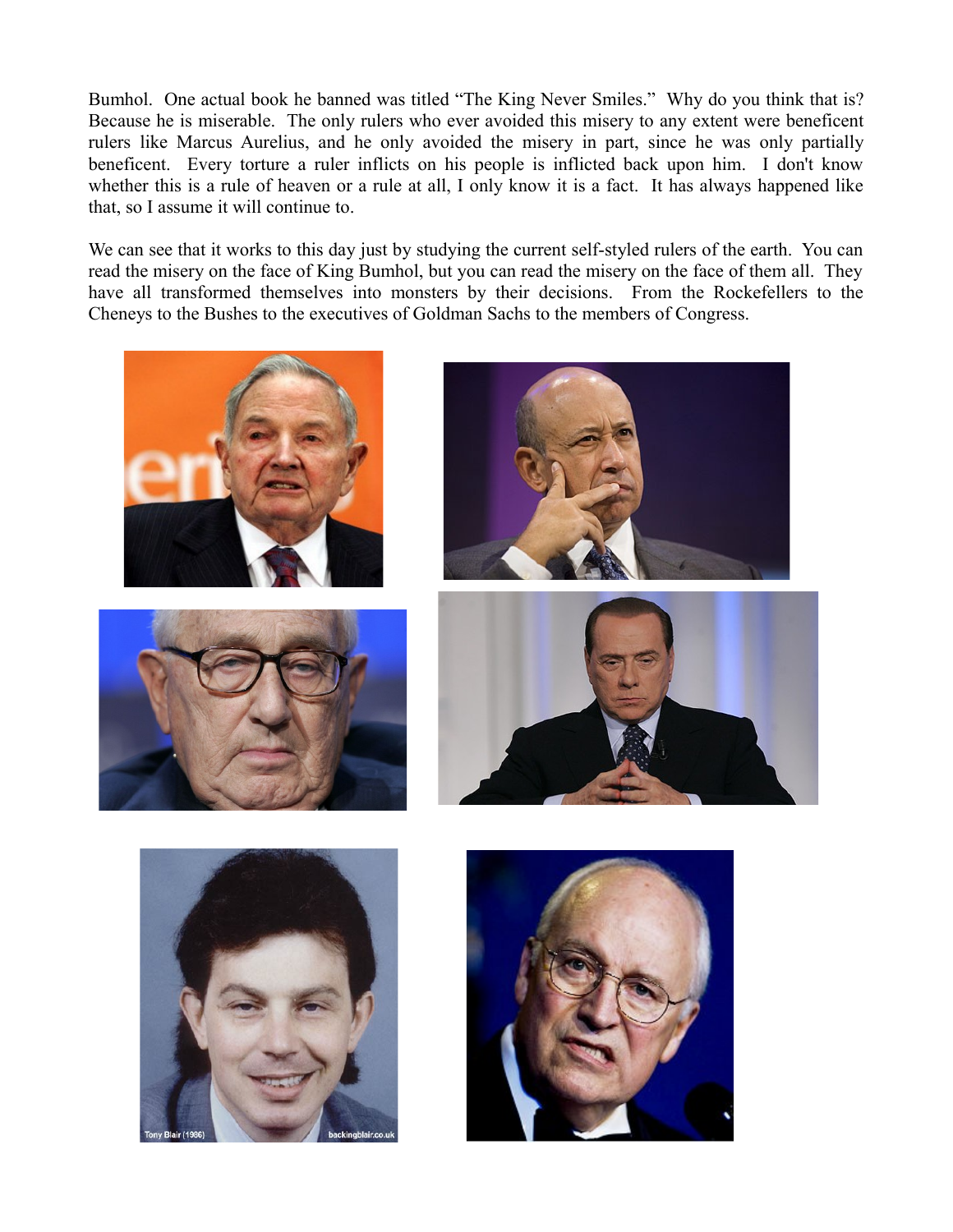From Kissinger to Rumsfeld, Obama to Clinton, Thatcher to Blair, Sarkozy to Berlusconi. From what I can tell, it would appear that Michael or Gabriel or Uriel attacks them first in their sleep, denying them rest, so that their eyes go dark. Then the eyesocket goes dark, like a bruise, and after that the darkness spreads across the face and over the entire body. Slowly and inexorably, they begin to look more and more like Emperor Palpatine in *Star Wars*, the physical embodiment of evil. This would make the second great punishment<sup>\*\*</sup> the mirror, in which they must watch their own demise, like a long slow movie of death.



You will say we all watch this movie, but we don't, not like that. It is not necessary to age like that, and not everyone does. Everyone ages, yes, but not everyone transforms themselves into monsters. Many people age gracefully and relatively happily, and it is these people we should try to follow, not the selfstyled rulers. If the wealthy people of the earth had any sense, they would pattern themselves after the healthy and the happy, who are the real royals of nature. These sad rulers often quote Nietzsche or consider themselves Nietzschean, but they only prove themselves poor readers, since Nietzsche said what I am saying. He was no democrat or communist, but he said clearly that if there were any natural hierarchies, they were not a hierarchies of wealth or privilege. They were hierarchies of health and ability, of people doing useful things well, and of being rewarded for it not with wealth but with satisfaction, health, and well-being. Prince Charles, useless and miserable as a Prince, might have been a happy and satisfied cobbler or farmer or librarian. Dick Cheney might have been a lovely sous-chef. Donald Rumsfeld might have been a serviceable and cheery gameshow announcer, in the mold of Gary Owens. Tony Blair might have sold a shitload of lollipops to fat children, and lived happily every after. Instead they chose to be monsters, robbing the poor box to buy themselves fur and horns and fangs. Nietzsche, like every man with even a parcel of wisdom, knew that robbing the poor box was no sign of elevation. These kings and other self-styled rulers tend to get where they are by some form of robbing the poor box. Scratch a billionaire and you will always find some jerk who discovered a new and secret way to rob a million poor boxes.

While I am on this page, I should remember to insult all those who are now ruling the earth, since they are so terrible at it. They have proved themselves nothing but agents of ruination, both for us and for themselves. They have robbed us and jailed us and murdered us, to no benefit for themselves. The piles of money and bones they sit upon have not bought them any real satisfaction, as we see from their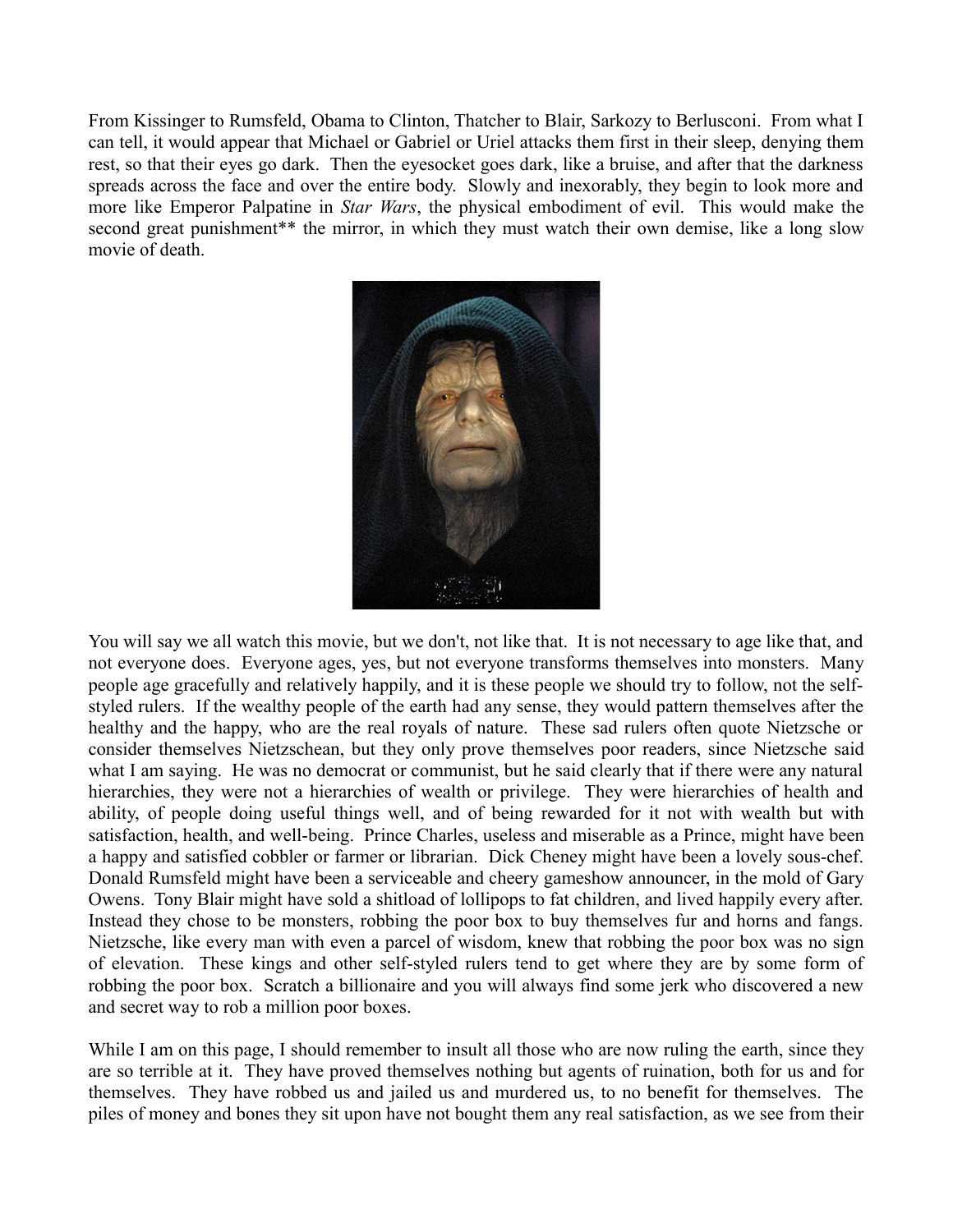horrible faces. Their bought pleasures are shallow and destructive, their bought palaces are cold, ugly and lacking in all character, their children are vulgar, their art is an eyesore, and their books are absurd. The current generations detest them and all future generations will rank them with the lowest thieves and murderers of history. Supposing that the earth ever does reach a time of general health and happiness, these "great men and women of our time" will be seen as sad parasites, worse than any plague of rats or locusts or any possible virus. They will be seen as the ball and chain of human history. They can murder me or any number of me's, it will not matter. They are they and I am I and nothing will change that. They have done what they have done and I have done what I have done: ultimately that is what matters. They cannot rehabilitate themselves via murder and intimidation. As should be clear to anyone with a functioning brain, they can only rehabilitate themselves by stopping the murder and doing good. That isn't even a moral point, it is a logical one. They don't have to find the one religion, or any religion. They just have to quit being tyrants. It doesn't take religion to see that bad is bad. A dog knows a good piece of meat from a bad, without ever going to church or kneeling before a graven image.

That would be a good place to finish, but I want to return for just a moment to the Patriot Acts. These Acts are so clearly and intentionallly pushing us back to the old forms of tyranny that I can't rest with only a passing mention of them above. As many know, the Acts are up for renewal this very week, and they have been in the news again. So, in the spirit of this paper, I would like to purposely insult Harry Reid, the democratic Senate Majority Leader, for currently supporting the Patriot Act. Just yesterday, Reid attacked junior Senator Rand Paul for suggesting amendments to the Patriot Act. Reid said that any questioning of the Patriot Act was a nod to terrorists. Well, Harry Reid, you are a craven, lying, pathetic little man, one with all the character required to sell broken crutches to limping children. I would also like to insult the majority of other Congressmen and women who, like Reid, have the conscience and backbone of a boiled turnip. This was proved recently when they gave Benjamin Netanyahu, the Prime Minister of Israel, 29 standing ovations†. And this will be proved tomorrow, when they vote to extend the Patriot Act by a vote of something like 99 to 1 in the Senate and 430 to 2 in the House.

I would also like to insult the black-operatives who drove Harry Reid's wife and daughter [off the](http://prescriptions.blogs.nytimes.com/2010/03/11/reids-wife-and-daughter-in-car-accident/) [turnpike last year,](http://prescriptions.blogs.nytimes.com/2010/03/11/reids-wife-and-daughter-in-car-accident/) destroying any residual dot of strength the man had. If Congress has been turned into jellyfish, this may be one reason why. Black-ops who attack women and children are the lowest of the low. Even [Leon the hitman](http://www.imdb.com/title/tt0110413/) had more scruples than that (remember, "No women, no children"). The 10,000 year-old warrior code is defiled by these government spooks. Real tough guys don't pick on women and children. Real tough guys don't murder for hire, or work for corrupt government agencies. It is always tougher to stand up for the truth. If these people have been wronged all their lives (and I am sure they have), they will not make that right by working for the corrupt people that wronged them. If they want to get even, and live a life of revenge, fine, but they should spend a bit more time studying the problem. The black agencies that hire them are a bigger problem than any donothing Senator.

Which brings me to the black agencies. I would like to insult the CIA for allowing itself to be sullied to such an extent. These black agencies may have done some good work in the past, and may still do some. There may be some need for soldiers not in uniform, to resist other soldiers not in uniform from countries just as corrupt as our own, or nearly so. But as these agencies (and the Department of Defense itself) have become more and more black, they have become more and more corrupt. The men and women who have any integrity left, in any government agency, are shamed by this general corruption, and had best address it.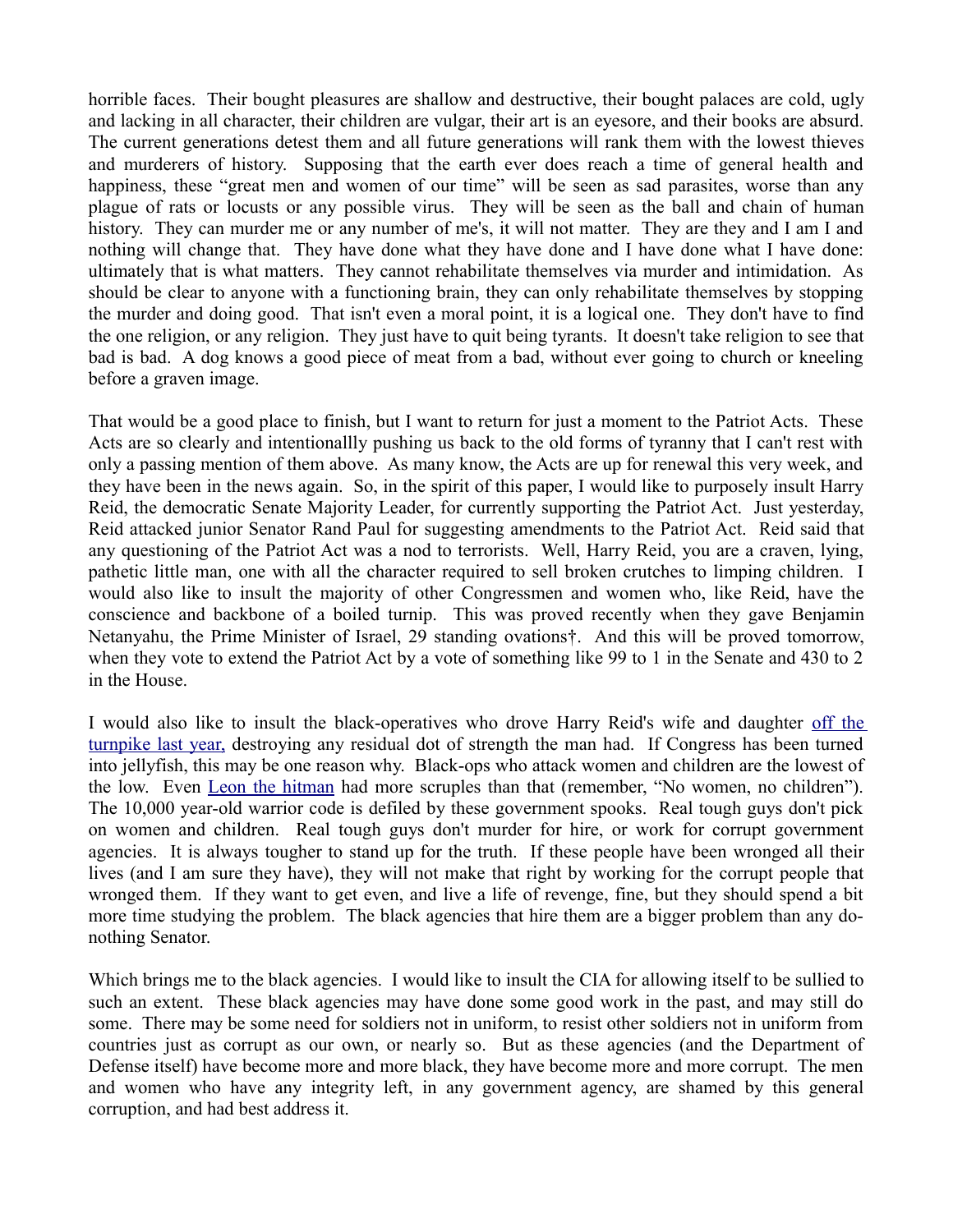I would also like to insult the corrupt police officers, more prevalent and more violent everyday, who are dishonoring the badges they wear and the good work done by the honest men and women in uniform who have to work with them. I take this opportunity to use my First Amendment right, and flip these corrupt tasering bastards the bird. [The ACLU won another case this week,](http://news.yahoo.com/s/ap/20110528/ap_on_re_us/us_aclu_hand_gesture;_ylt=AsOup2pwMAPmhNf7NPhY6As2PcB_;_ylu=X3oDMTNlOGEzdDFwBGFzc2V0A2FwLzIwMTEwNTI4L3VzX2FjbHVfaGFuZF9nZXN0dXJlBGNjb2RlA29mZmdtcHRvcDUwMHBvb2wEY3BvcwM4BHBvcwM4BHNlYwN5bl90b3Bfc3RvcmllcwRzbGsDY2FzZXVubGlrZWx5) proving that what we have known for decades still holds: the middle finger is free speech, and you don't lose your free speech in the presence of the fuzz. So I would like to suggest a new day of the year, to go with "take your daughter to work day" and "corn on the cob day." We could call this day, "Flip off a cop day." On this day, every time anyone sees a cop doing something illegal, we should flip him the beautiful bird of freedom. And you know what, there isn't a damn thing he can do about it, legally. And as an extension of this day, we could have "sue a cop day." Times are hard and they are going to get harder, so if you need money on this flip off a cop day, flip off a cop who you are pretty sure will rough you up. Tell him to pop you one good, because you need the money and your friend has a video camera. Tell him it will help if he calls you nigger or spick or Jewboy or something like that. Tell him one of your grandparents is Black, one is Hispanic, one is Jewish, and the last Chinese, and let him take his pick.

Which brings me to the general populace. I would like to spit in the eye of the general populace, and insult it in the most outrageous manner possible, in hopes of bringing it back to life. The corruption of a government simply cannot exist in a society of the uncorrupt. The average citizen of the world finds himself blameless, a victim of corruption and thieving, and this citizen often or occasionally even takes the time to lobby his representatives, or at least to complain. But this citizen is himself a little piece of corruption, and abets and defends the corruption at higher levels. For example, if he has money, he will not divest in the corruption, since he profits from it. His pension or his retirement may depend on the continuation of corrupt institutions. If he has less money, so that he cannot invest, he still cannot divest himself of the toys offered him by the corrupt, to buy him off and divert him. Nor can he divest himself of the propaganda that dims and misdirects his mind. He cannot or will not stop buying the the newspapers, the magazines, the cellphones, the cars, the junkfood, the television, the fluoridated water, the plastic packaging, and the politics that enslaves and corrupts him and pollutes his world. And all these things keep him from noticing or caring when tyrants nearer and nearer to home throw his neighbors in jail, taser them, or kill them and throw them in a river. A tyrant cannot act like a tyrant unless the people act like slaves. In the US, people seem to think they are progressive or brave if they watch a documentary once in while, or read a book. But they aren't progressive or brave or focused enough to draw the line when their own representatives pass Patriot Acts, when their judges rip up the Constitution, or when their President [posts a fake birth certificate.](http://www.youtube.com/watch?v=7s9StxsFllY) That is, they have just enough gumption to watch a film, sitting on their flabby asses, but not enough gumption to vote against people enslaving them in broad daylight and telling them ridiculous lies to their stupid faces. They apparently think that tyrants can be kept at bay by watching movies or by mailing postcards to Congress. They can't even muster the fortitude to vote against the candidates picked by the tyrants, believing what they are told: that they would be "throwing away their votes" not to vote for one of the two puppets. That is like being told that you are "throwing away your freedom of choice" by not choosing one of the two people we have chosen for you. Modern voting has lost all semblance of real voting. It is now only a simulacrum of voting, a sorry pretense of self-determination. There is no choice left, since almost all voters have been hypnotized by their television sets. They are not making a rational choice based on any set of beliefs, they are simply following one set of talking heads or another. Everything in their brains has been planted. Nothing grows of its own soil or its own watering or its own sun of reason. Every pro and con, every offense, every false scruple has been foreseen and directed by some group of professional liars. I doubt that such groomed citizens could be insulted enough to raise them to real action. If what has happened in the past decade doesn't raise them to action, no series of slaps in the face is likely to do so. They are the sort that will walk into the concentration camps and ask where the